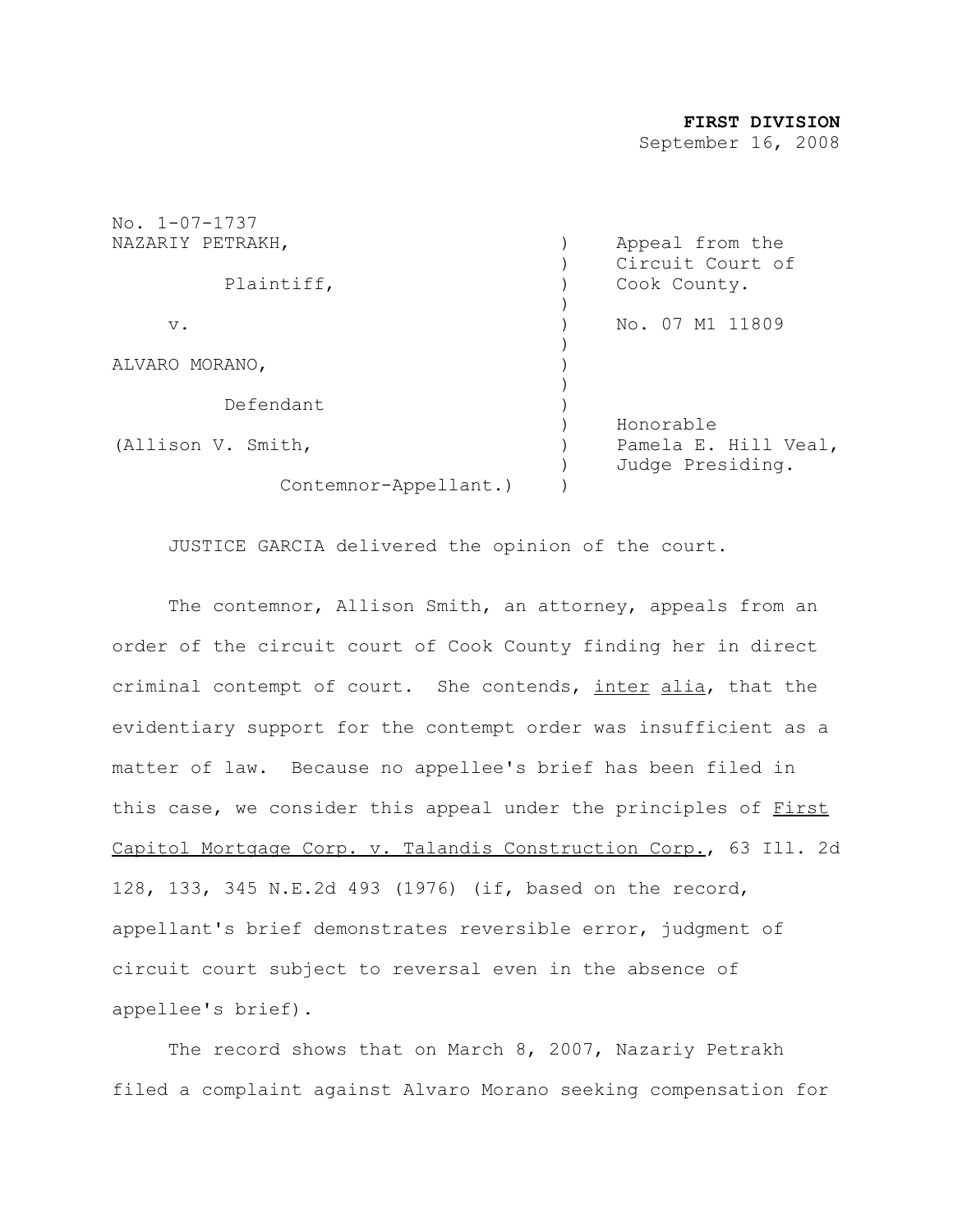damage to Petrakh's truck from a vehicular collision between the parties. On April 4, 2007, Smith, with her firm, filed a timely appearance and jury demand on Morano's behalf. On the status date of May 17, 2007, a trial date of May 29, 2007, was set on Petrakh's complaint in a nonjury courtroom. On May 22, 2007, Smith filed a motion to strike the trial date based on Morano's jury demand.

On May 24, 2007, Judge Hill Veal, presiding over the nonjury call, denied Morano's motion to strike the trial date. Based on Smith's conduct in the courtroom, Judge Hill Veal entered a written order of detainment and direct criminal contempt of court against Smith and sentenced her to 14 days' incarceration.

Because the proceedings were not transcribed, Smith prepared a bystander's report in accordance with Supreme Court Rule 323(c) (210 Ill. 2d R. 323(c)). In accordance with the procedure set out in Rule 323(c), the bystander's report was certified as an accurate report of proceedings and included in the record on appeal. $^1$ 

 $1$  The notice of Smith's motion to certify the bystander's report did not list Judge Hill Veal. The parties served did not challenge the report and the motion to certify was titled "unopposed." The bystander's report was certified by a different

 $- 2 -$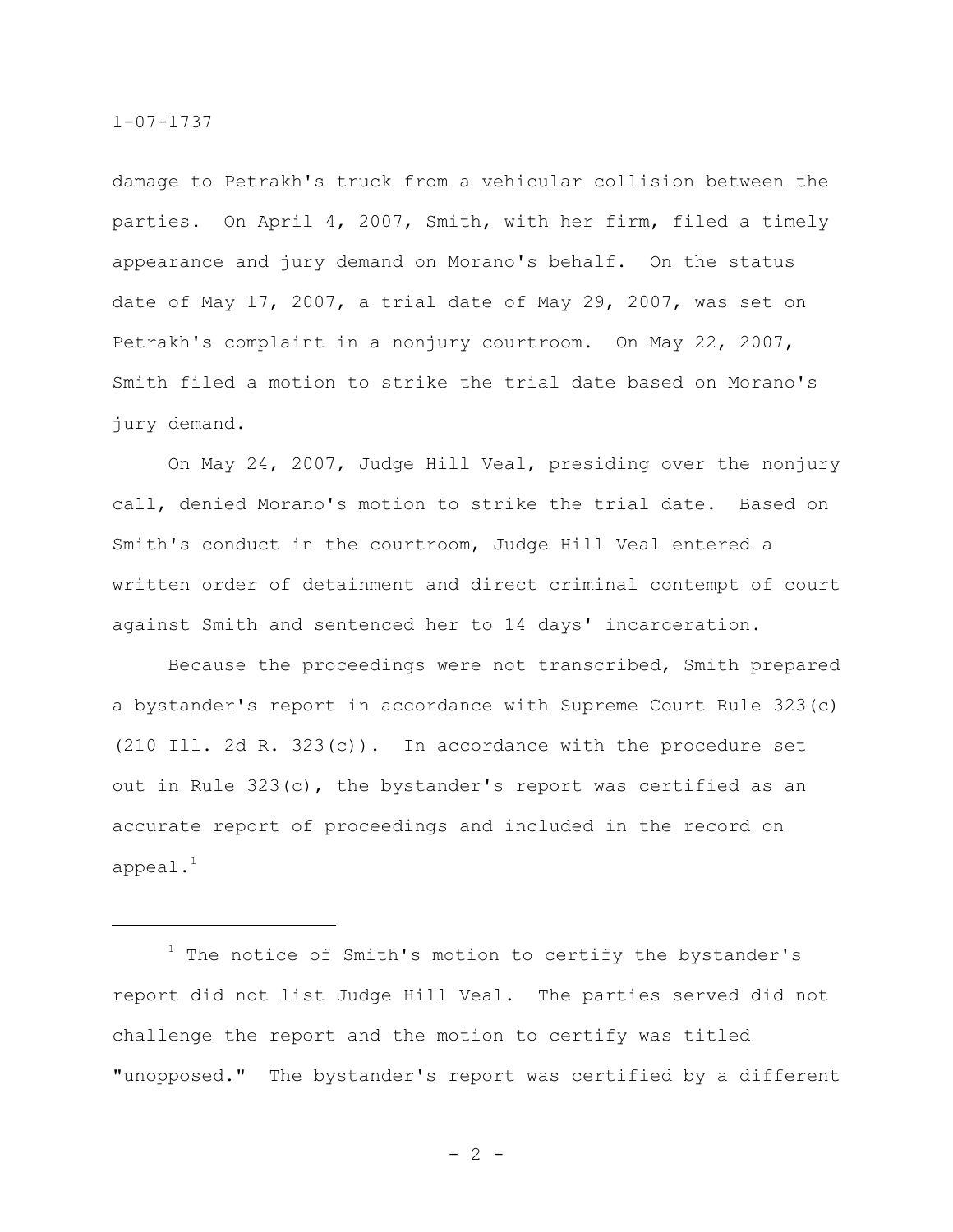Judge Hill Veal listed in 32 numbered paragraphs in her "Order of Adjudication Direct Criminal Contempt" her findings that Smith was in contempt of court.

We set out below the salient points in the contempt order and Smith's bystander report.

According to Smith, Morano's motion to strike was denied by the circuit court based on Judge Hill Veal's mistaken understanding that Smith had stated the case had already been transferred. In her findings, Judge Hill Veal listed, "11. The court explained to Atty. Smith that she stated that the case was transferred yet she could not provide any of the information requested." According to Smith, she sought to make clear that the transfer request was based on Morano's timely jury demand, which also served as the basis for her motion to strike the May 29, 2007, trial date. In her findings, Judge Hill Veal stated, "12. As she attempted to explain procedure to Atty. Smith she constantly interrupted despite the fact the court admonished her on several occasions about interrupting. 13. The court denied the motion and Atty. Smith demanded that I provide her with reasons."

According to Smith, after her motion was denied, she stepped

circuit court judge.

- 3 -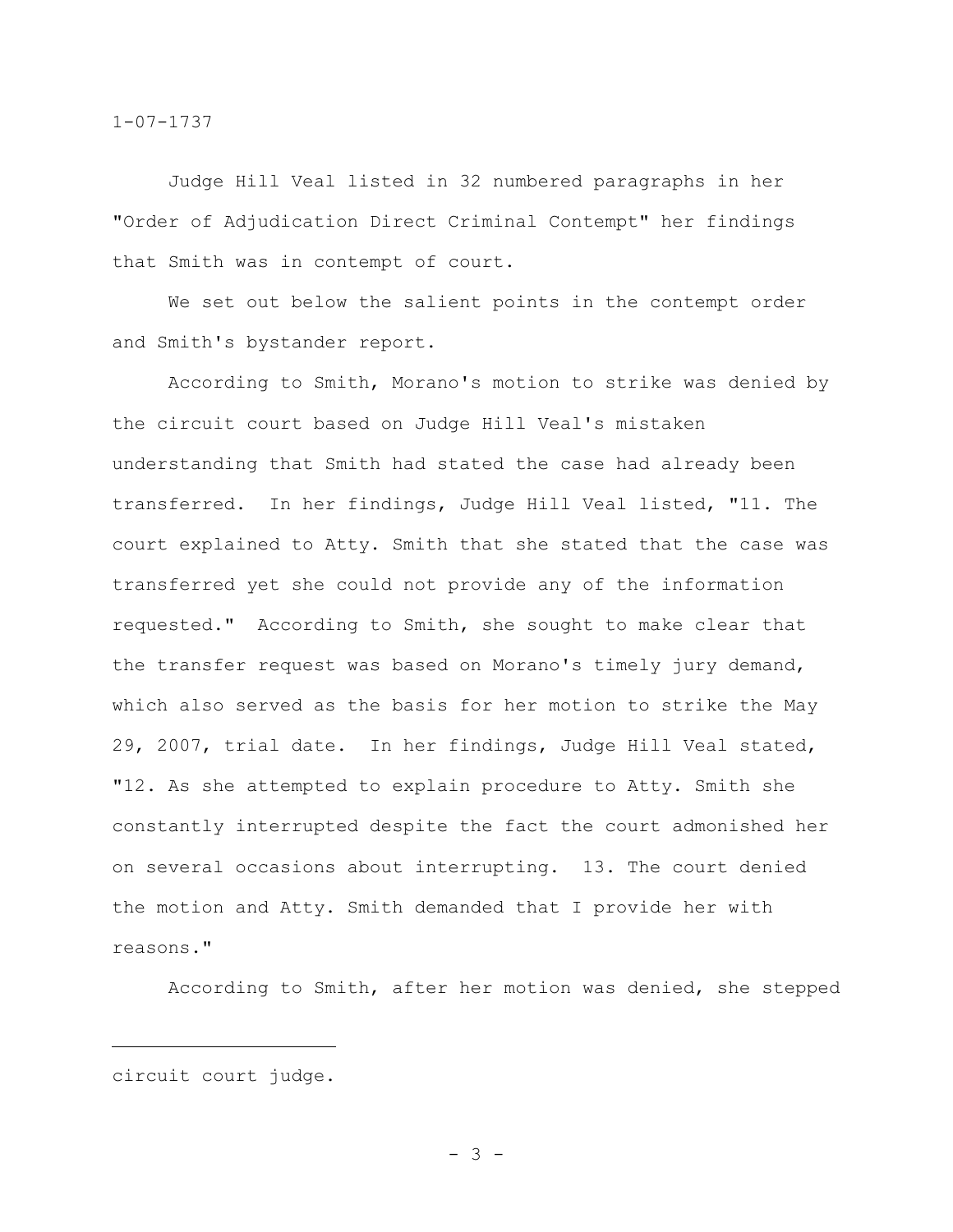away from the bench to prepare a draft order. According to Judge Hill Veal, "16. Atty. Smith continued to argue with court. 17. The court asked Smith to step away from the bench. 18. Smith continued to talk and failed to step away from the bench. 19. The sheriff's deputy asked Atty. Smith to step away from the bench and as she proceeded to sit on the court bench, she was mumbling and continued to do so."

Both the bystander's report and the findings in the contempt order indicate that the first order prepared by Smith was not prepared in accordance with the caption of her motion to strike. "23. Atty. Smith stated that she asked for the case to be transferred and it was denied. 24. The court again asked Atty. Smith to prepare the order in accordance with the caption of her motion." According to Smith, Judge Hill Veal rejected the initial draft order she prepared because it indicated that both the written motion to strike and the oral motion to transfer were denied. Smith proceeded to prepare another draft order to reflect only the denial of the motion to strike. As Smith was preparing the second draft order, a deputy approached her and asked that she step into the hallway. Once she was in the hallway, the deputy informed Smith that she had been found in contempt of court, was placed in handcuffs by two other deputies and escorted directly to the Daley Center lockup.

- 4 -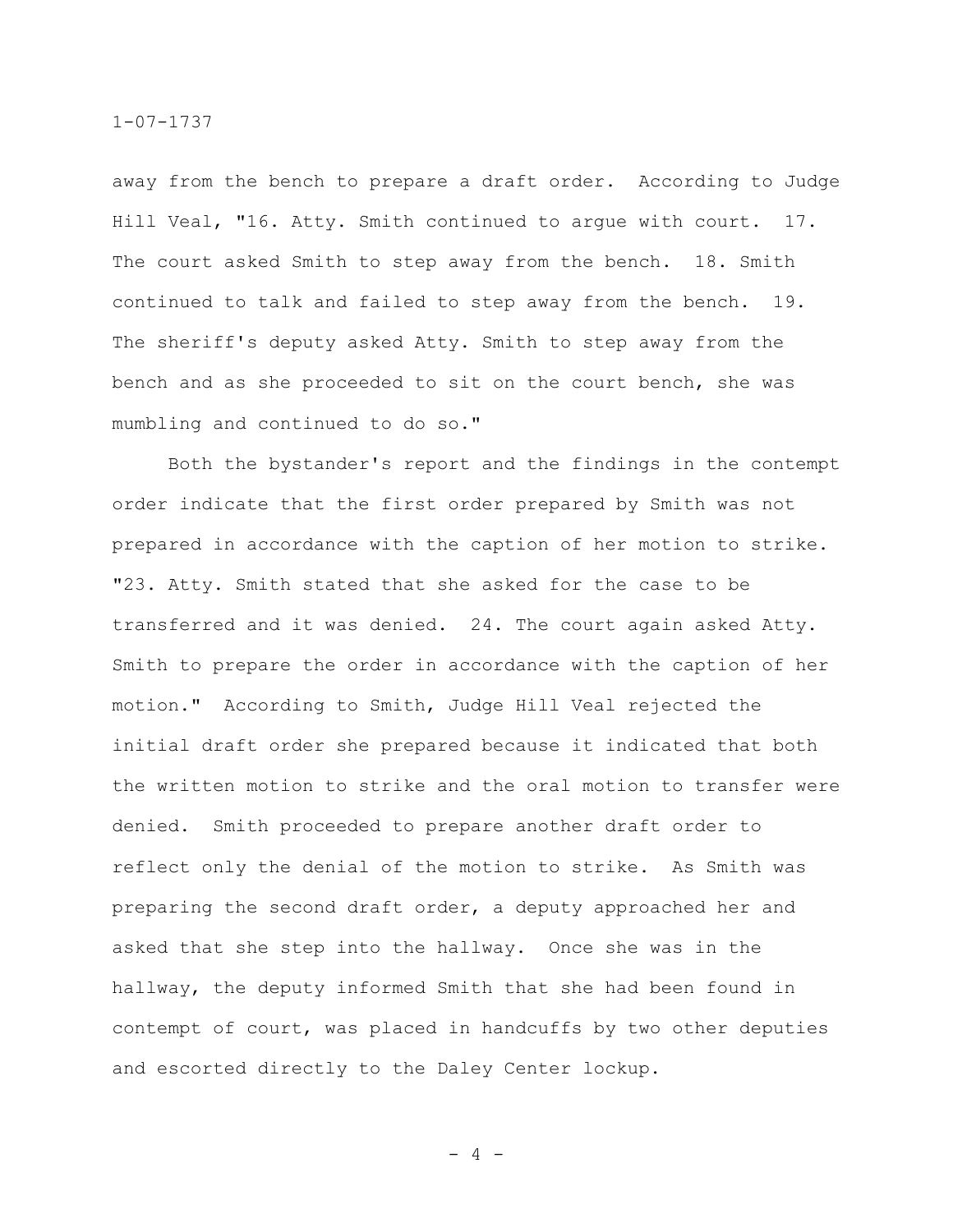The contempt order states, "25. Atty. Smith continued to argue with the court and failed to prepare the order in accordance with the caption of her motion. 26. Atty. Smith continued to be argumentative, she was told that she was going to be held in custody and the court asked the sheriff to take her into custody and have her held until 3:30pm for a hearing. 27. The sheriff proceeded to detain Atty. Smith. 28. The contemnor was disrespectful and held in contempt of court. 29. The conduct of the contemnor occurred in the presence of other individuals while the court was in open session. 30. The conduct of the contemnor was disrespectful, rude and insolent. 31. The contemnor's behavior impeded and interrupted the proceedings, lessened the dignity of the court and tended to bring the administration of justice in disrepute. 32. At the 3:30pm hearing, Atty. Allison Y. Smith failed to be remorseful and was unapologetic."

According to Smith, she remained in the lockup until 3:30 p.m., when she was escorted back to the courtroom. In the courtroom, Judge Hill Veal read from the "Order of Adjudication Direct Criminal Contempt," found Smith in contempt of court and sentenced her to 14 days in the Cook County jail. Smith became dizzy and ill; she was unable to breathe or respond to Judge Hill Veal when she asked whether Smith had anything to say. Before

 $-5 -$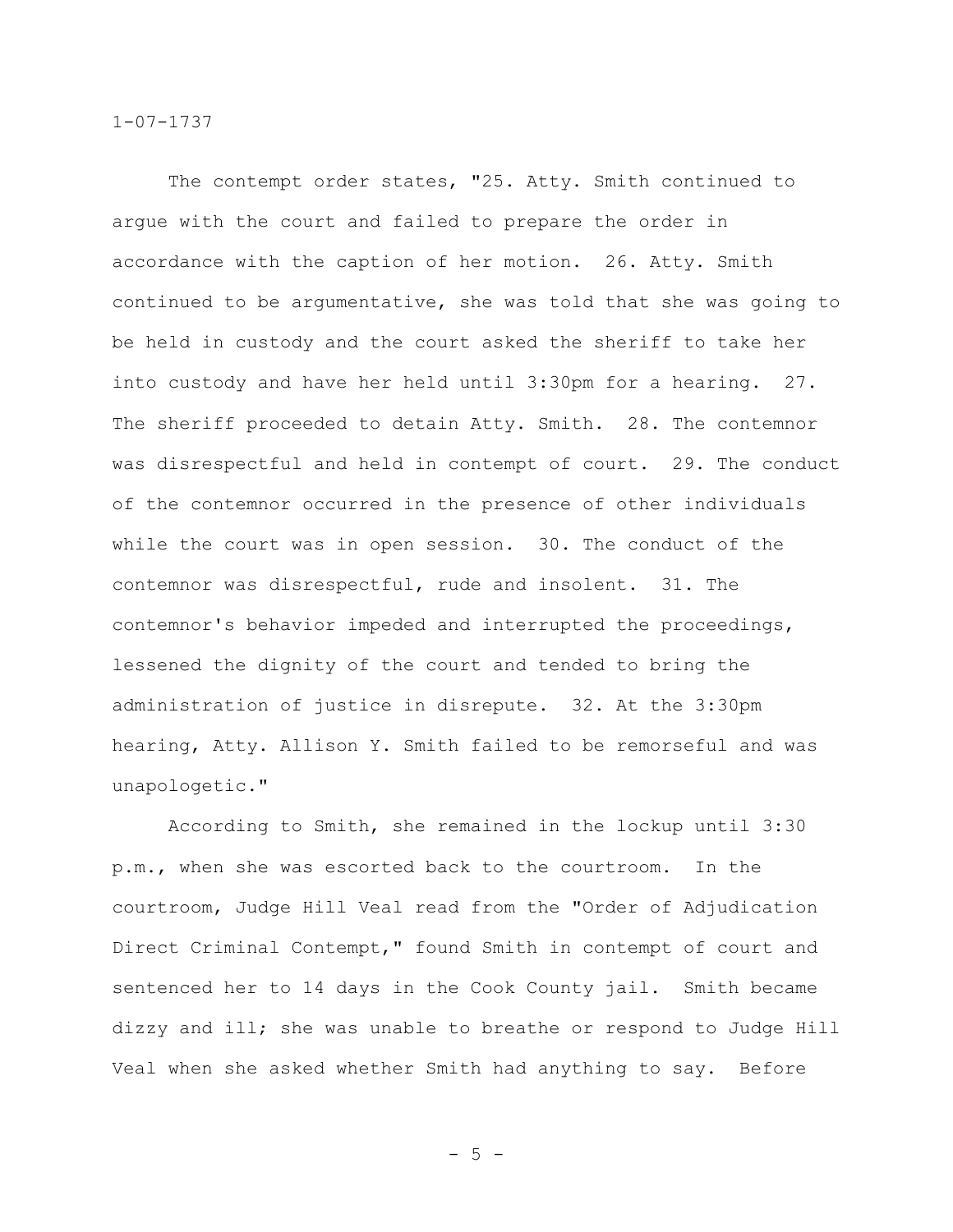Smith regained her composure, Judge Hill Veal stated Smith was unremorseful and left the bench. Smith suffered a panic attack; a few minutes later when Judge Hill Veal returned to the bench, she denied Smith's request to speak. Smith was transported from the Daley Center to the lockup at Cook County jail.

The following morning, at Cook County jail, Smith met with counsel from her firm, who informed her that she had been summoned back to court. Counsel had filed before Judge Hill Veal an emergency motion to purge the order of contempt. At the hearing on the emergency motion, Smith apologized to Judge Hill Veal for whatever she had done to offend. Judge Hill Veal refused Smith's apology; she cited Smith's "horrible" behavior, "mentioning that Ms. Smith had been biting her pen, walking back and forth in the courtroom and had slumped on the bench like a toddler." Judge Hill Veal did direct Smith to apologize to the courtroom deputy, which she did. Judge Hill Veal denied Smith's motion to vacate the contempt order and expunge the conviction from her record. Judge Hill Veal did reduce the sentence to time served and ordered Smith's immediate release.

In the only brief before us, Smith challenges the contempt order on five grounds; her first and dispositive contention is that there is insufficient evidence in the record to support the contempt order.

- 6 -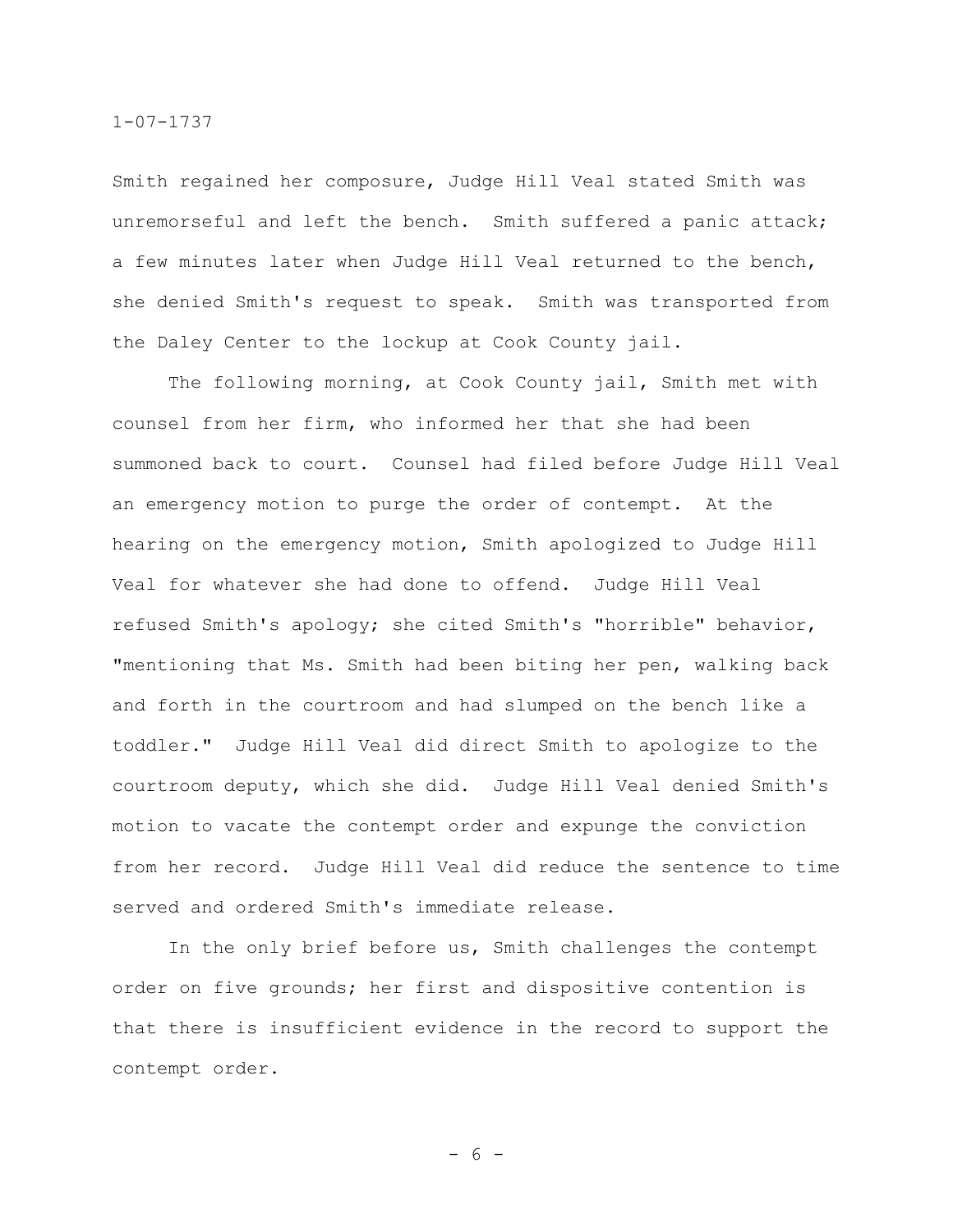#### Analysis

Direct criminal contempt of court has been defined as conduct " ' "calculated to embarrass, hinder or obstruct [the] court in its administration of justice or derogate from its authority or dignity, thereby bringing the administration of law into disrepute." ' " People v. Simac, 161 Ill. 2d 297, 305, 641 N.E.2d 416 (1994), quoting People v. L.A.S., 111 Ill. 2d 539, 543, 490 N.E.2d 1271 (1986), quoting People v. Javaras, 51 Ill. 2d 296, 299, 218 N.E.2d 670 (1972). The exercise of the power to punish contempt is " 'a delicate one, and care is needed to avoid arbitrary or oppressive conclusions.' " Simac, 161 Ill. 2d at 306, quoting Cooke v. United States, 267 U.S. 517, 539, 69 L. Ed. 767, 775, 45 S. Ct., 390, 396 (1925). This is especially true "[w]here the conduct complained of is that of an attorney engaged in the representation of a litigant, \*\*\* [because] of the contentious role of trial counsel and \*\*\* her duty to zealously represent the client's interests. [Citations.] A vigorous, independent bar is indispensable to our system of justice. [Citation.] Therefore, if a contemnor can show that the conduct was a good-faith attempt to represent his or her client without hindering the court's functions or dignity, a finding of direct contempt will be reversed upon review. [Citation.]" People v. Griffith, 247 Ill. App. 3d 21, 23-24, 620 N.E.2d 1138 (1993).

- 7 -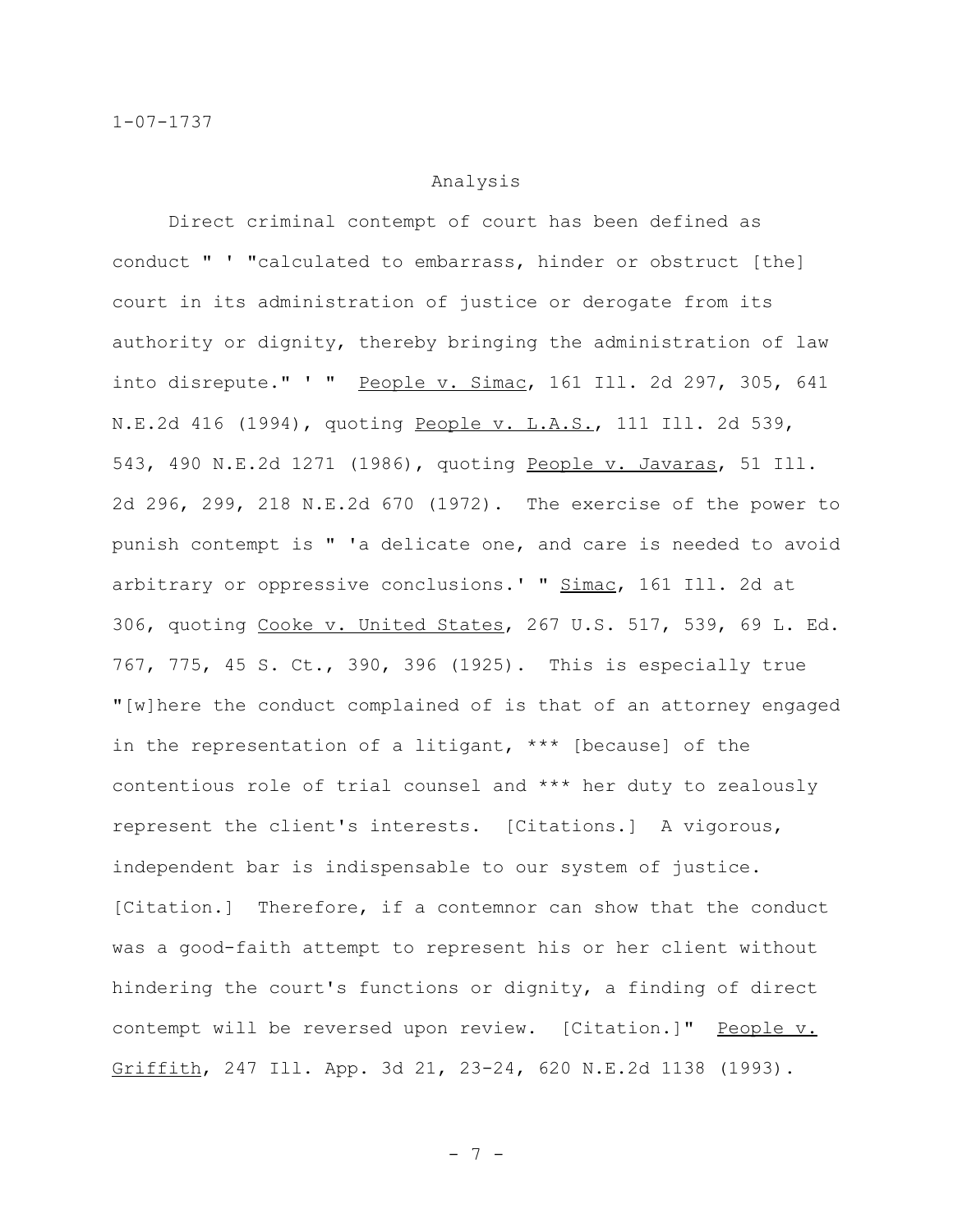"Direct criminal contempt is contemptuous conduct occurring 'in the very presence of the judge, making all the elements of the offense matters within [her] own personal knowledge.' " Simac, 161 Ill. 2d at 306, quoting People v. Harrison, 403 Ill. 320-24, 86 N.E.2d 208 (1949). "Direct contempt is 'strictly restricted to acts and facts seen and known by the court, and no matter resting upon opinions, conclusions, presumptions or inferences should be considered.' " Simac, 161 Ill. 2d at 306, quoting People v. Loughran, 2 Ill. 2d 258, 263, 118 N.E.2d 310 (1954). Direct criminal contempt must be proved beyond a reasonable doubt. In re Marriage of Bartlett, 305 Ill. App. 3d 28, 31, 711 N.E.2d 460 (1999).

In this case, we first review the trial court's findings in its contempt order, without any consideration of the bystander's report, to determine whether Smith's purported conduct is properly the subject of a contempt finding. See People v. Tomashevsky, 48 Ill. 2d 559, 564, 273 N.E.2d 398 (1971) (" 'the law imposes \*\*\* [that] the order \*\*\* contain facts sufficient to show that the court was warranted in entering the order' "), quoting People v. Tavernier, 384 Ill. 388, 51 N.E.2d 528 (1943); People v. Griffith, 247 Ill. App. 3d at 23 (on review, record examined to "determine whether the trial court had jurisdiction to enter a contempt order").

- 8 -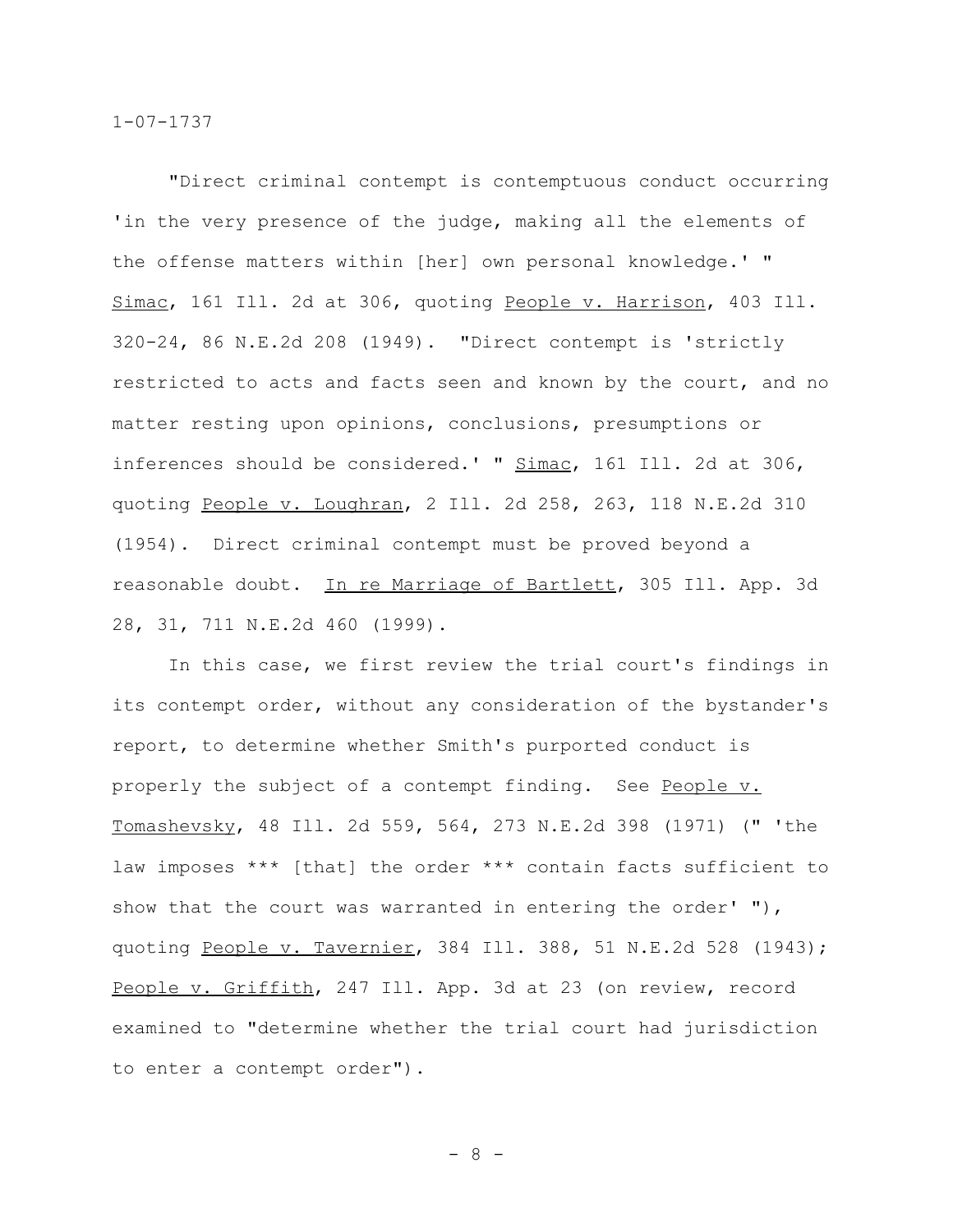The contempt order reflects the following acts by Smith. Smith challenged the trial court's denial of her motion to strike the nonjury trial date; Smith failed to step away from the bench after the Judge Hill Veal denied her motion; Smith continued to argue her point by demanding an explanation of the trial court's ruling. Finally, Smith challenged the trial court's determination that the language of the initial draft order was inaccurate based on the caption of the motion Smith had filed.

Preliminarily, we note a fundamental misunderstanding by the trial court regarding the status of the case. If the case had already been transferred as Judge Hill Veal believed Smith argued, there would be no reason to maintain a future trial date in the nonjury courtroom.<sup>2</sup> Whether the case had already been transferred or Smith was present to seek its transfer, there is no dispute a timely jury demand had been made and paid for. In either instance, the nonjury trial date of May 29, 2007, should have been stricken. Yet, unexplainedly, Judge Hill Veal denied Smith's motion to strike.

 $2$  Following Smith's release, a second motion to strike Morano's case from the nonjury trial call was filed and, on June 5, 2007, the case was transferred to the jury courtroom.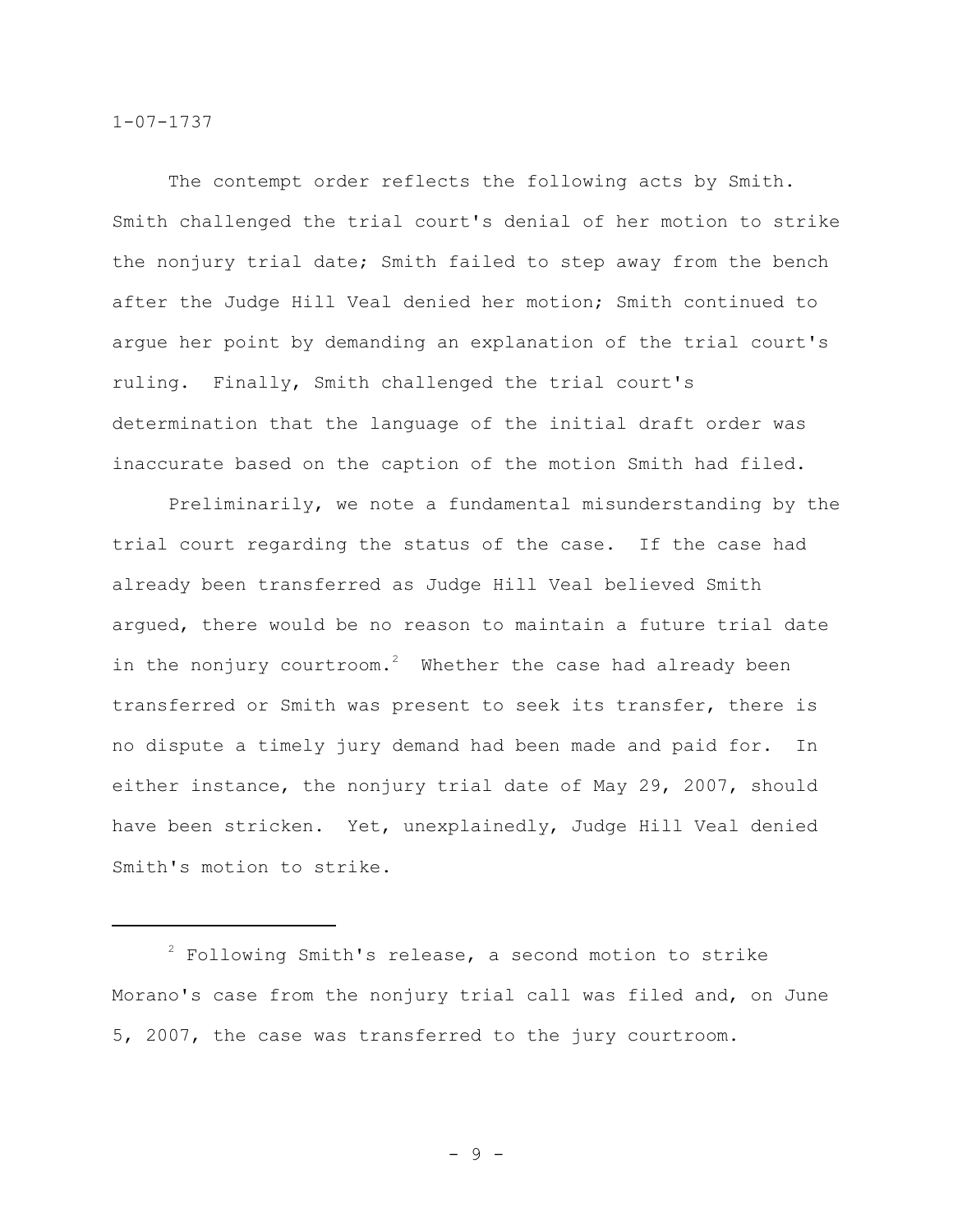Judge Hill Veal's misunderstanding aside, the findings in her order of adjudication direct criminal contempt do not warrant the entering of the order of contempt of court. We see no basis to conclude that Smith's efforts were anything other than a goodfaith representation of her client in the face of an unexplained (and unjustified) denial of her motion to strike the nonjury trial date. See Bartlett, 305 Ill. App. 3d at 32 (contemnor's comments may be viewed in light of erroneous trial court rulings). The factual findings by Judge Hill Veal do not reflect an intent on the part of Smith to disrespect or obstruct the court in its proceedings. See People v. Coulter, 228 Ill. App. 3d 1014, 1020-21, 594 N.E.2d 1157 (1992) (no proof that acts, allegedly the basis for the contempt order, "[were] calculated to embarrass, hinder, or obstruct a court"). The motion to strike was proper, which, as we noted, was subsequently granted. See Bartlett, 305 Ill. App. 3d at 31; People v. Bertelle, 164 Ill. App. 3d 831, 835, 510 N.E.2d 332 (1987) (while attorney's comments not condoned, comments not an adequate basis for contempt conviction especially following attorney's objection based on "unfair" ruling, trial court reversed itself on the ruling). We find Judge Hill Veal's conclusions that Smith was acting to embarrass the court, interfere with its proceedings or the administration of justice to be without sufficient support in

 $- 10 -$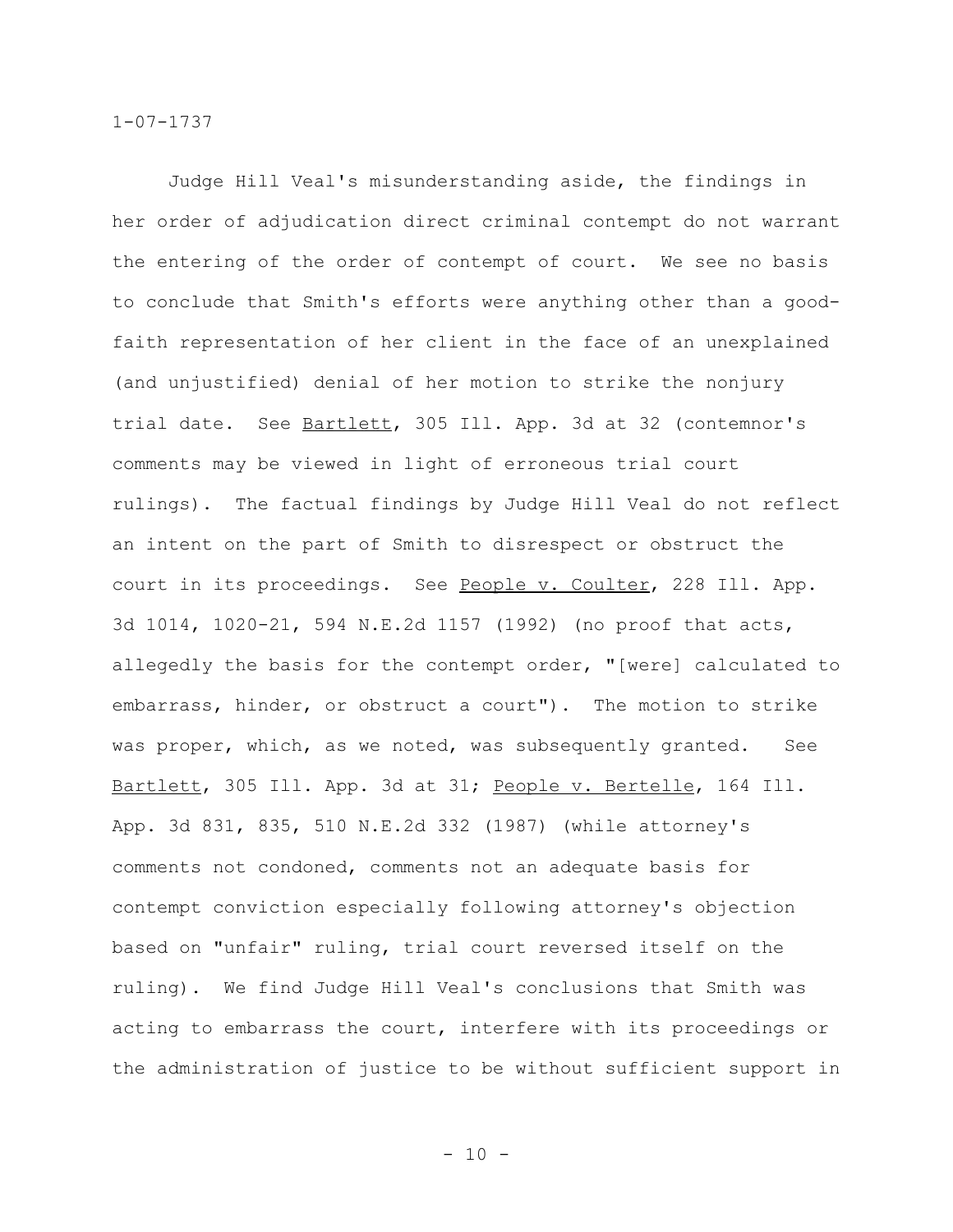her findings. See Bertelle, 164 Ill. App. 3d at 834-35.

We discern no substantial factual disagreement in the certified bystander's report, which is properly before us, with the findings by Judge Hill Veal. The bystander's report reinforces our conclusion that Smith acted in good faith on behalf of her client. Smith's conduct was no more than zealous representation of her client to have the May 29 trial date stricken and have the case transferred to the jury courtroom. Smith's conduct was aimed at clearing up Judge Hill Veal's misunderstanding as to where the case belonged. See Bartlett, 305 Ill. App. 3d at 32 ("contemnor acting in good faith in an attempt to act as advocate for his client").

Reviewing courts have reversed contempt findings in cases where counsel have displayed conduct that is less clearly the product of good faith representation. See People v. Miller, 51 Ill. 2d at 76, 78-9 (1972)) (counsel directed grimaces at the trial court and was improperly sarcastic and overzealous); Bertelle, 164 Ill. App. 3d at 835 (counsel twice referred to the trial court's rulings as "unfair"); Bartlett, 305 Ill. App. 3d at 30 (counsel failed to immediately step away from the bench in an effort to obtain rulings on his remaining requests for relief); Griffith, 247 Ill. App. 3d at 22-23 (defense counsel argued that the trial court "was not impartial and acted as a 'functionary of

- 11 -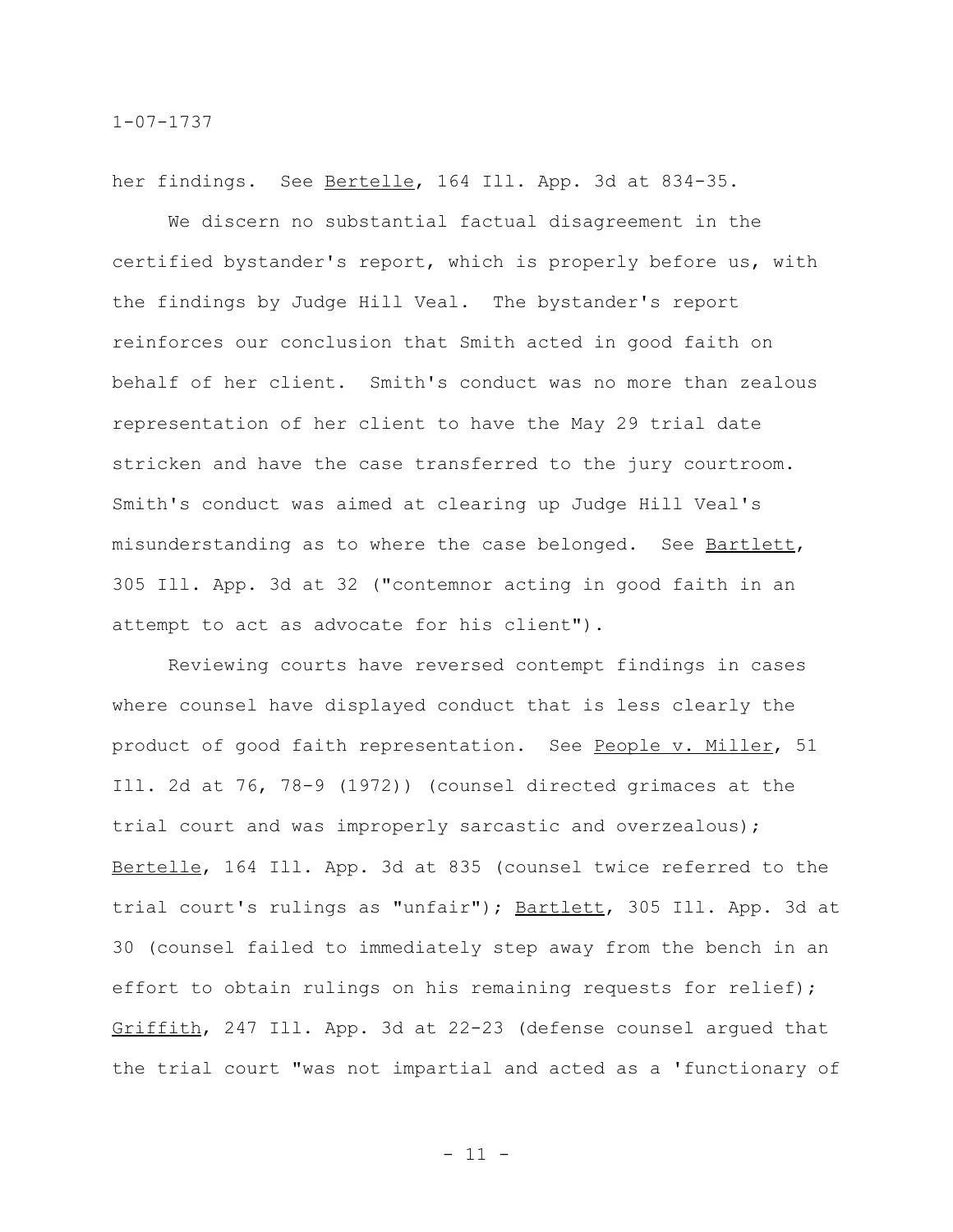the State, or a third prosecutor' ").

Accordingly, we reverse the order of direct criminal contempt and direct that the conviction be expunged from Smith's record. Based on our disposition, we need not address Smith's remaining contentions.

Reversed with directions.

CAHILL, P.J., specially concurs.

WOLFSON, J., concurs.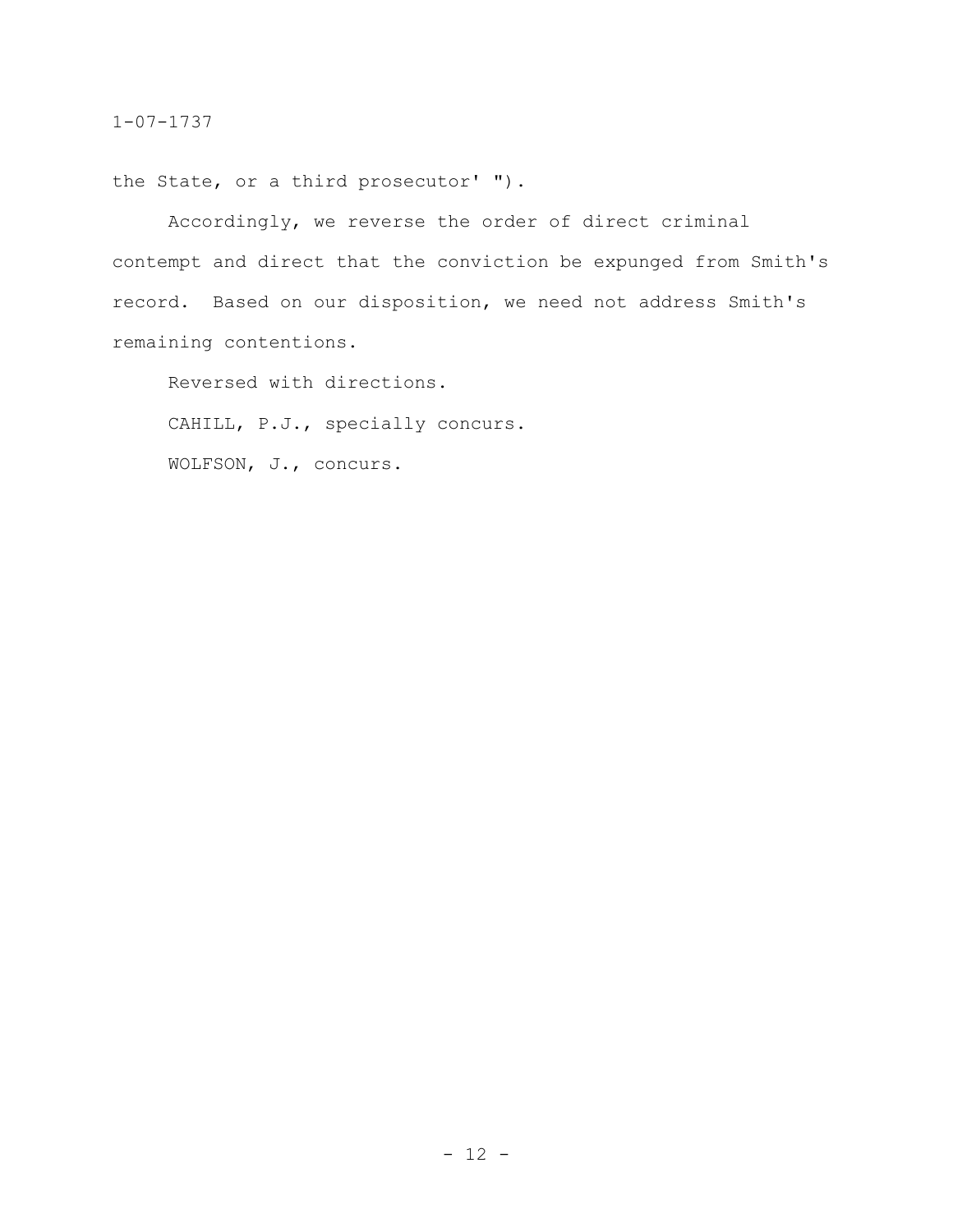### PRESIDING JUSTICE CAHILL, concurring:

I write separately to make an observation.

Nothing demeans the judiciary more than a frivolous and mean-spirited exercise of the contempt power. A judge who lunges for the contempt remedy at the first sign of perceived impertinence is not unlike the television cartoon judge who needs a gavel to control his courtroom. Both the contempt power and the gavel are seldom used by the judge who is surefooted, and almost never used when interacting with a lawyer. Judges have an enormous range of remedies for dealing with impertinent lawyers, from the subtle to stern admonition. Contempt is always a last resort reserved for the most egregious behavior. Incarceration of a lawyer as a sanction is almost always an abuse of the contempt power and a signal that the judge who orders it has lost control of his courtroom and his temper. Based on the cold record, this case seems to fall into that category. We can only reverse. It is not in our power to fashion a remedy other than reversal, but had we the power to order a public apology, I would not hesitate to do so.